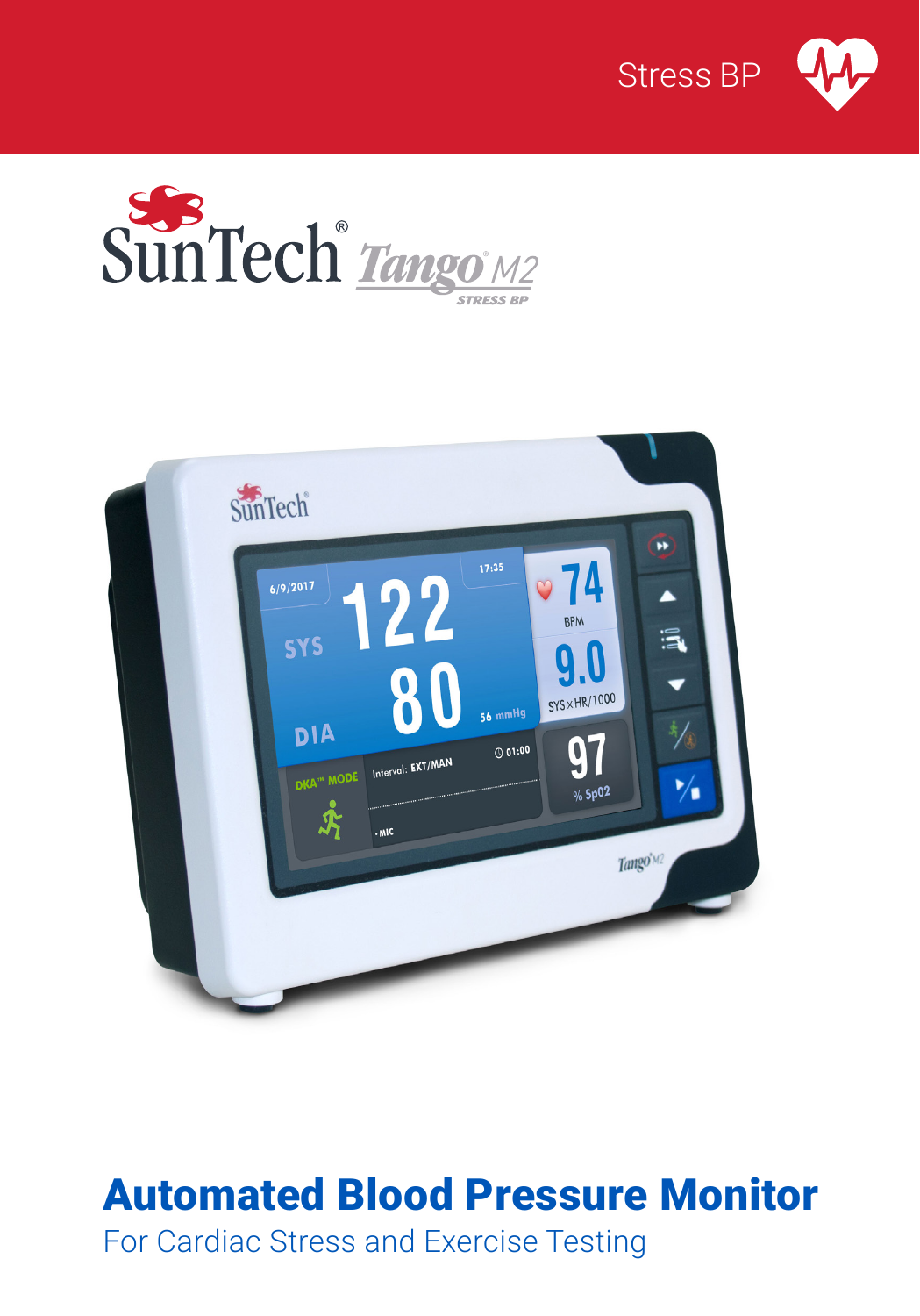**Stress BF** 

# **SunTech Tango M2**

Our cardiac stress blood pressure (BP) monitoring products give you the confidence to know that patient movement, mechanical vibration and observer variability won't interfere with an accurate reading. Your focus can be where it matters most - on your patient.

Whether performing a test using a treadmill, ergometer, or pharmacological stress testing, the Tango M2 reliably monitors BP allowing you to focus on your patient. The Tango M2 was specifically designed to overcome noise, motion and physical difficulties associated with cardiac stress and exercise testing. The hands-free interface and SpO<sub>2</sub> measurement option make the Tango M2 a comprehensive cardiac testing center.

Recording an accurate and reliable BP measurement at the correct intervals during a test can be difficult and stressful for clinicians and lab technicians. That's why the Tango M2 can be programmed to take an accurate reading at the proper time and initiate readings at the precise moment during each stage, increasing reliability of the measurements. Designed to be used with our Orbit-K Cuff , the Tango M2 utilizes our proprietary DKA algorithm, which provides exceptional performance in the difficult environment of the stress lab.

## Features & Benefits

Seamless Integration: Automated communication with your stress system reduces the risk of transcription errors.

Non-Exercise BP Mode: Allows BP measurement during patient set-up and recovery without an ECG signal.

Stat Mode: Rapidly repeated automatic BP measurements for time sensitive and emergent situations.

**Color LCD:** Improved usability with a 7" color LCD display.

Verified Measurements: See the Korotkoff sounds using the onscreen display.

**Data Retrieval:** Easier troubleshooting with 300 BP readings stored in memory and USB capabilities for measurement retrieval.

**Field Upgrades:** USB port allows for field upgrades, making sure end-users always have the current software.

# **Options**

- Single Patient Use (SPU) Kits for increased infection control
- Pulse oximetry  $(SpO<sub>2</sub>)$
- Internal ECG

# General Specifications

**BP Measurement:** Auscultatory R-wave gating using K-sound analysis, for all static & active phases of stress testing. Oscillometric using pneumatic pressure for static measurements only.

### Measurement Range:

DKA Mode Systolic: 40 - 270 mmHg Diastolic: 20 - 160 mmHg OSC Mode Systolic:40 - 260 mmHg Diastolic: 20 - 160 mmHg Heart Rate: 40 - 200 bpm

Interfaces: Integrates with all popular stress ECG systems using RS-232, BNC, ECG cable only for internal ECG & USB connections.

**ECG Source:** Primary - From integrated stress ECG system or other external source. Secondary - Internal ECG option using V2, V6, RL

**Power:** Input - 100-240 VAC @ 1.5A, 50-60 Hz. Output: +9 VDC @ 5A IEC 320 type input connector. Classification - Class I, continuous

BP Sampling Intervals: From integrated stress ECG system or other external source, or 1 -20 minute intervals.

**Dimensions:** 24.0 cm x 17.4 cm x 11.5 cm (9.5" x 6.9" x 4.5")

Weight: 1.68 Kg (3.725 lb)

Warranty: 2 year standard warranty on monitor.

Accuracy: Equivalent to a trained observer using a cuff/stethoscope auscultation method per ANSI/AAMI/ISO 81060-2

Standards: IEC 60601-1:2005, IEC 60601-1-2:2007 (EMC), IEC 80601-2-30:2009, ISO 80601- 2-61:2011, ISO 10993-1:2009, ISO 10993-5:2009, ISO 10993-10:2010, FDA 21CFR801.5, MDD, WEEE